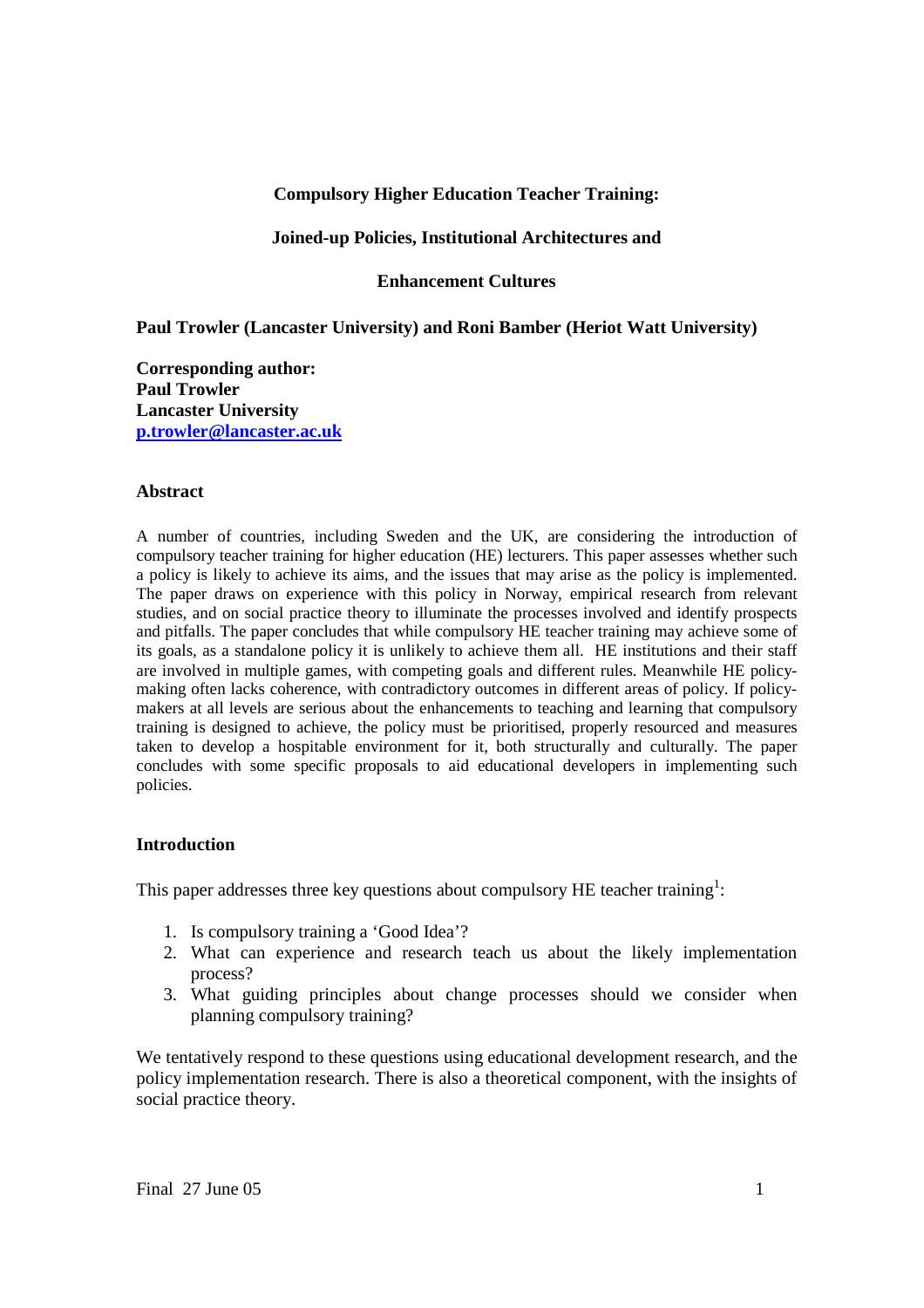Given the increasing prominence of learning and teaching enhancement in many countries, our analysis aims to inform the work of educational developers who support that effort. While some form of training of university teachers is now becoming common practice, it is at the discretion of individual universities in some countries (eg Holland, Australia, New Zealand), compulsory in others (eg Norway, Finland), while some countries (eg UK, Sweden) are on the route from one model to the other. The focus (eg on Graduate Teaching Assistants in the USA), scope (eg compulsory but limited amount in Finland), and universality of training (eg more extensive in Dutch non-research-intensive institutions), in each country also varies. The paper will be of key interest to educational developers leading such initiatives, but also to others who are charged with formulating and implementing HE policy.

## **Is Compulsory Training a 'Good Idea'?**

Before addressing this first question, some conceptual ground-clearing about policymaking is helpful, to highlight four issues that impact on compulsory training policy.

 Firstly, from a purely rational-purposive perspective, compulsory training is selfevidently a good idea: train HE teachers to teach and they will do a better job than untrained ones. However, the rational-purposive view, seeing policy implementation as goal-oriented and logical is unrealistic – the political process adds complexity:

The system of institutions and practices, values and rules, is a historical accumulation or sedimentation of compromise solutions to past conflicts. (Kogan, 1978, p.117-8)

Kogan and other researchers confirm that the details and contexts of educational policy usually result from negotiation, political bargaining and deliberate or non-deliberate obfuscation and fudging (Ball, 1994):

Most policies are ramshackle, compromise, hit and miss affairs, that are reworked, tinkered with, nuanced and inflected through complex processes of influence, text production, dissemination and, ultimately, re-creation in contexts of practice. (Ball, 1998: p.126)

Any attempt to manage or influence this process requires skill, understanding of the context and, we contend, an appreciation of the theoretical constructs which might illuminate practice.

 However, and this is our second factor, HE teaching and learning policies are normally developed on the basis of a poor – and usually tacit - theory of change . For example, Skelton's evaluation of the English National Teaching Fellowship Scheme (which rewards excellent HE teachers), found that the work of the NTFS and its fellowship holders was uninformed by any explicit model or strategy for educational change, and that they did not recognise the complexity of implementing or embedding such change. This is unsurprising, given the lack of consensus on what constitutes 'good' university teaching, and how staff can be prepared for it (Skelton, 2004). The German term *Hochschuldidaktik* describes the discipline of the pedagogy of university teaching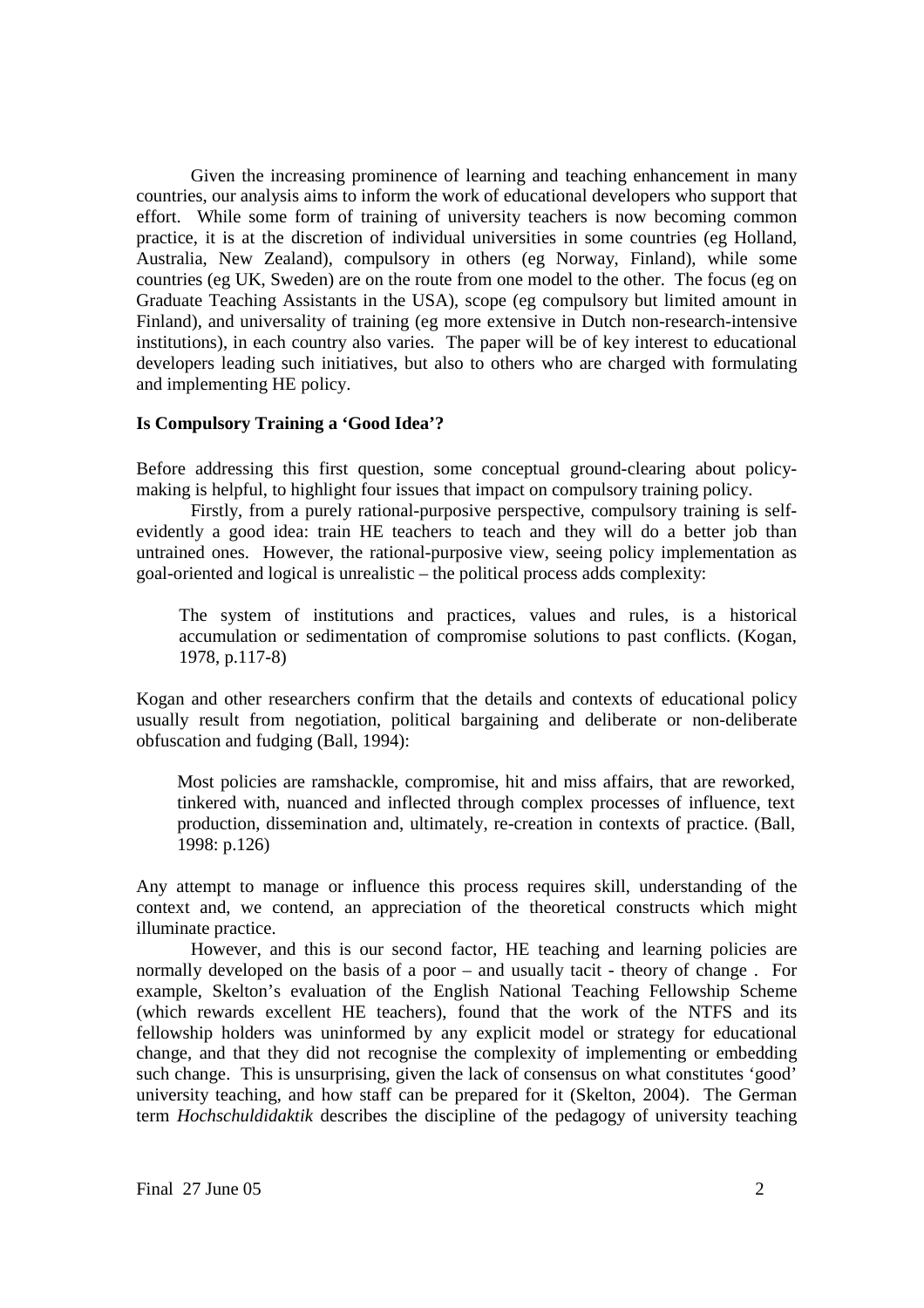(Elton, 1993: p.137-8), but it is not a clearly articulated or defined discipline. In fact, even the discourse of pedagogical development is foreign to many academic staff (Kogan et al, 1994, p.81-82).

 Third, policies can have multiple, sometimes rhetorical, purposes, presented with a great fanfare so that governments and others can say – 'Look, we are doing something!' In the UK the following 'official' statements express the variety of purposes behind training policies:

[to] raise the status of teaching across higher education, help the UK to become the world leader in the practice of teaching at higher levels, and emphasise the importance of learning. (NCIHE, 1997, Recommendation 14, Para 8.76)

to recognise and reward excellent teaching practice. (HEFCE, 2003)

to raise the esteem in which teaching is held within the higher education sector and beyond. (HEFCE, 2003)

to give a higher profile to the process of continuous quality improvement and professional development for all those who support student learning. (Teaching Quality Enhancement Committee (TQEC), 2003)

[to] provide a reliable means to assure stakeholders of the commitment of staff and institutions to providing an inspirational, challenging, transferable and enjoyable learning experience to all higher education students. (UUK et al, 2004, para 17)

Given the range, and generalized nature, of these aspirations it is unsurprising that they lack any clear theory of fundamental change. The expectations being placed on training are simply too diverse and ambitious.

 Fourth, teaching and learning enhancement policies rarely consider the most appropriate points and levels at which interventions should be aimed: should they be at the level of the individual, the department, the institution, the discipline, or where? Exceptionally, there are cases when the level of analysis issue *is* taken into account by policymakers, such as the Higher Education Funding Council for England strategy document (HEFCE, 1998) which finally recognized that there were multiple agencies and individuals attempting, without coordination, to improve learning and teaching - the 'Christmas tree' model of policy development: plenty of pretty lights and shiny baubles, but they don't last long, have little relationship to each other and don't have any lasting effect on normal daily life.

 Governments can foster this approach to policy when they perceive a need, but aren't sure how best to meet it. For example, in Sweden, training was introduced, like elsewhere, because the Swedish government perceived a mismatch between the current HE system, its practices and values, and the new massification of HE, with increased student diversity and lack of student preparedness. This large aspirational burden being laid at the door of compulsory training is difficult to justify, as later sections of this paper show. Solving complex problems requires much more joined-up thinking. In England, a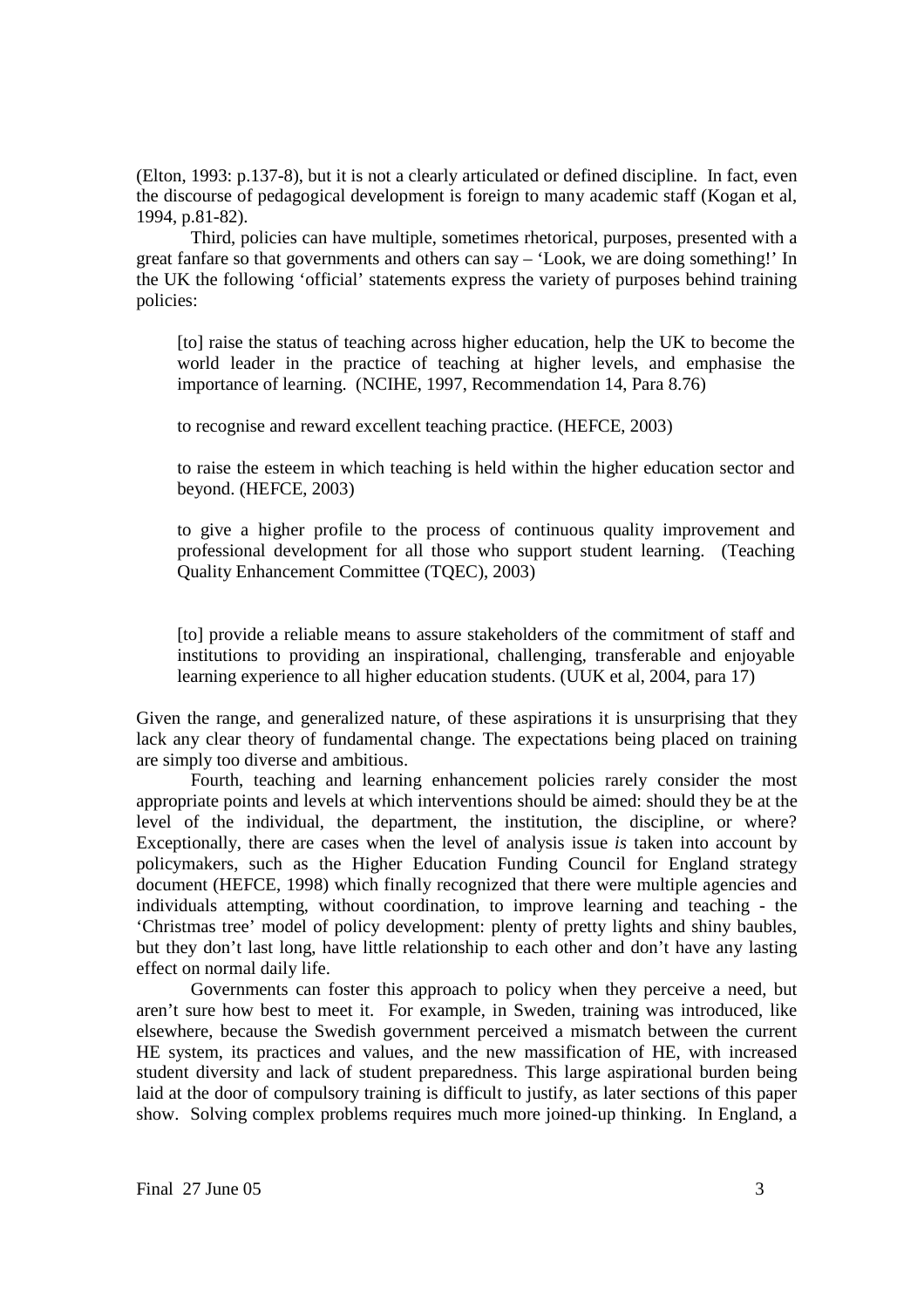new *integrated* approach to funding nationally-led teaching quality improvements is designed to avoid this Christmas tree effect. The Teaching Quality Enhancement Fund (TQEF), provides funding at three levels: the institution, the academic subject and the individual. Evaluation evidence so far (CHEMS Consulting, 2003) suggests that this strategy has been more successful than previous, disintegrated approaches.

 These general points lead us to disaggregate the question 'is compulsory training a good idea?' into three sub-questions:

- What is the theory of change behind it?
- What evidence is there that training works?
- Will synergies be found with what is already in place?

Regarding the theory of change, presumably the line of causation runs as follows:

- Compulsory teacher training for all academic staff will lead to conceptual and behavioural change among them.
- These conceptual and behavioural changes will eventually lead to cultural change across the HE system.
- Individual and systemic change together will, longer term, lead to improved educational experiences and better student learning.

These assumptions are expressed in the UK Cooke Report (TQEC, 2003), which states that quality enhancement, of which lecturer training forms part, is about "improving outcomes for students, and indirectly for their employers, and for society and the economy" (TQEC, 2003, Para 2.5). While there is an accumulating body of research on the links between teaching and effective learning (eg Martin et al, 2000; Ramsden, 1992; McAlpine and Weston, 2000; Dunkin and Precians, 1992; Coffey and Gibbs, 2001; Biggs, 1999; Kember and Kwan, 2000; Trigwell et al, 1999; Trigwell et al, 2000), no direct causal relationship between lecturer training and student outcomes has been firmly established.

 Nor is there consensus on the concept of learning which underpins lecturer training (Brew, 2003, p.170-171; Barrie and Prosser, 2003, p.1), although many developers subscribe to the links suggested between teacher conceptions and student approaches to learning (Prosser and Barrie, 2003, p.193). With only limited research data, assumptions continue to be made, and correlations are barely questioned. For example, Bourner et al (2003) found that training focuses on the development of the student rather than the development of the discipline, and is, therefore, good preparation for the future of HE, which will concentrate, they argue, on the development of student competences rather than on transmission of the subject.

 If this argument is correct, then the compulsory training policy is a good one, both in the UK and elsewhere: making educational development courses like these compulsory will eventually lead to better teachers using a range of methods to develop the competences of a new type of student for a post-industrial society.

However, there are reasons to question the strength of this argument. It emphasises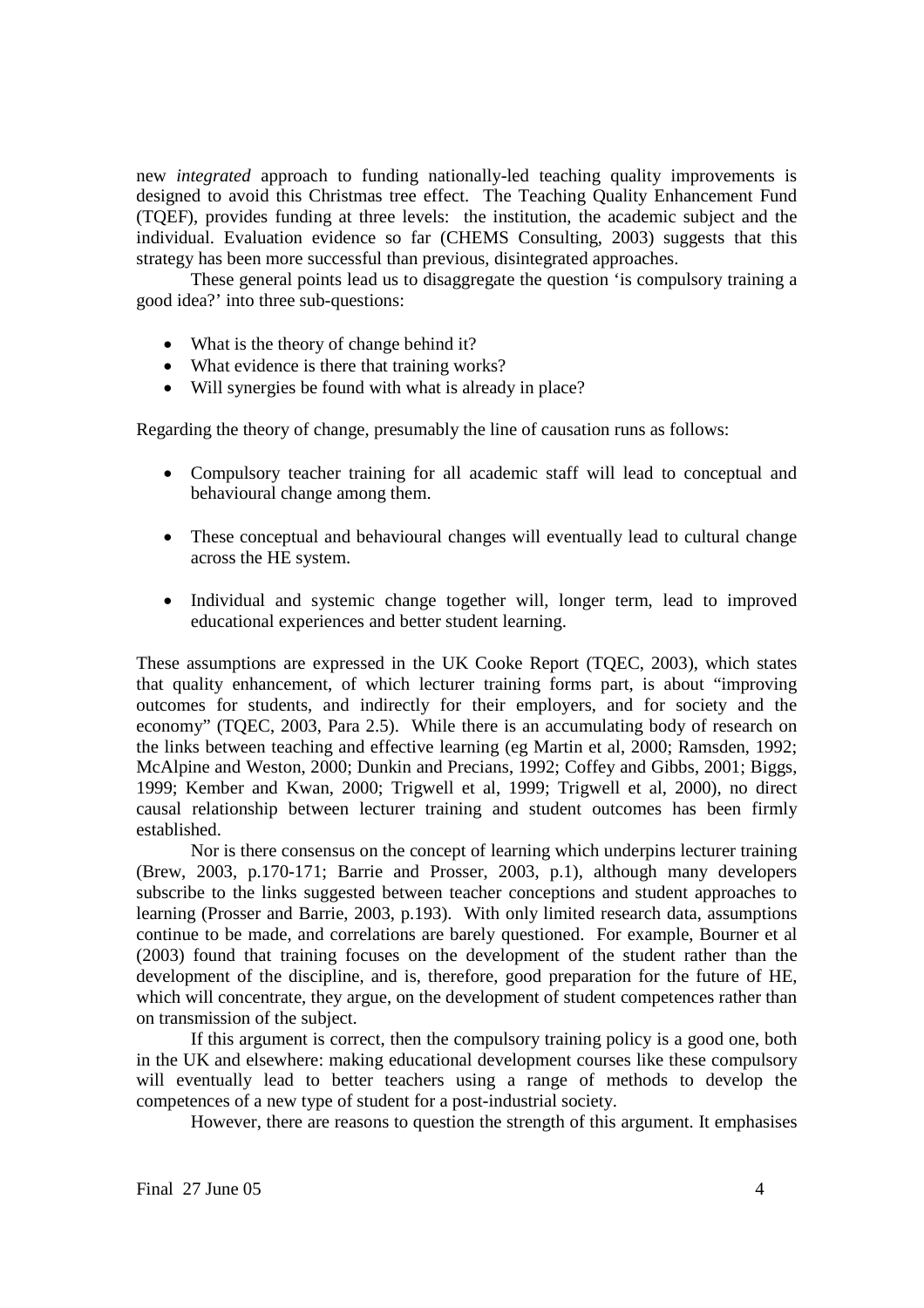the need for training to lead to conceptual change in lecturers, since student-centred approaches are linked to deeper learning approaches in students (Kember and Kwan, 2000, p.473). However, far from experiencing deep conceptual change, participating lecturers may query even the methods espoused and take 'defensive action' to maintain traditional approaches (Ho et al, 2001, p.144). There is little research which clearly links effective student learning with improvements stemming from lecturer training. What studies there have been are either inconclusive, making no claims to generalisability or reliability (Coffey and Gibbs, 2000; Gibbs, 2003, p.139); or are small-scale (Stefani and Elton, 2002) and make no attempt to link apparently positive outcomes for course participants to the learning outcomes of their students (Rust, 2000; Radloff, 2002). This does not mean that the courses are ineffectual, simply that significant evidence has not yet been accumulated (Gibbs, 2003, p.130). The most recently published study in the UK (Gibbs and Coffey, 2004), which looked longitudinally at trainee lecturers and their students in 22 universities in 8 countries, concludes that:

- Training can increase teachers' student focus.
- Training can improve a number of aspects of teaching as judged by students (eg organisation, group interaction, rapport). And, most importantly…
- Training can change teachers such that their students improve their learning.

However, the research design of this study, like so many others<sup>2</sup>, instils only limited confidence in the reliability of these conclusions<sup>3</sup>. Meanwhile, more limited but robust studies of, for example, the 'impact' of workshops (Rust, 1998) or of mentoring (Cox, 1995) say little about their long-term effects or about impact on student learning as a result of teachers' changes in practices or conceptions. There is, in short, a startling lack of evidence, of developed theory and of validated research in this area.

 Having established, in answer to our first two sub-questions, that there are multiple goals for introducing lecturer training courses, and that there is little solid evidence that these goals are being met, the third question is whether synergies exist with existing learning and teaching contexts.

 Trowler's work on teaching and learning regimes in universities (Trowler, forthcoming; Trowler and Cooper, 2002) suggests why it is difficult for lecturer training to make direct impact on learning and teaching. Local departmental and workgroup cultures are powerful, operate against innovation, and hinder the transfer of trainee lecturers' learning back into their departments. Social practice theory tells us that workgroups construct as well as enact cultures, and they develop sets of meaning, discourse, practice and ways of thinking which become 'just normal' to them. The particulars of context operate as a lens through which they see the world and through which practices are mediated.

It is unsurprising, then, that Gibbs and Coffey (2004, p.98) conclude that

[HE teacher training course] trainees reported that in their departments teaching was often not valued and that there was pressure to conform to largely teacher-focused teaching conventions… Change was sometimes frowned upon and taken to imply criticism of more experienced colleagues.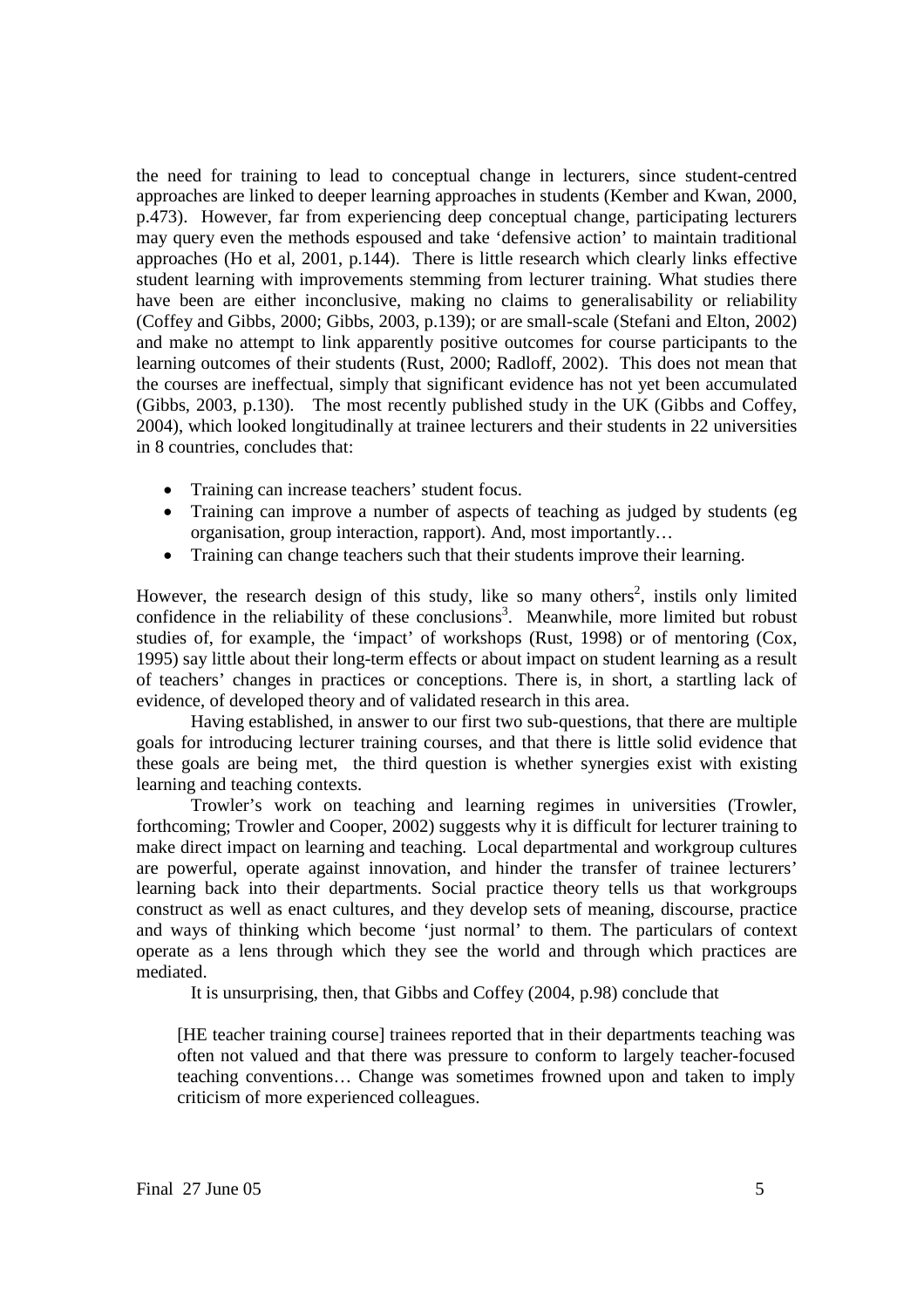This dissonance between the practices and approaches advocated in training courses and the attitudes, values and practices in departments was also identified by Fanghanel (2004) and Kogan et al (1994, p.76), who found that most staff accept disciplinary conventions on teaching uncritically. The blame for inertia, if blame is to be allocated, cannot only be laid at the door of departments and workgroups however. Educational development courses themselves have tended to be insufficiently sensitive to disciplinary differences (McGuinness, 1997), with over-reliance on theories of teacher development derived from Schön (1987). This has resulted in the mantric incantation of "development of the reflective practitioner", with no consensus on what this means (Eg Ecclestone, 1996; Eraut, 1994; Wellington and Austin, 1996; Bleakley, 1999; Boud and Walker, 1998). As Brookfield says (1995, p.29-130) the reflective practitioner concept seems to mean 'all things to all people…a premature ultimate…[which] stops any critical debate dead in its tracks'. The concept is problematic in many ways (McAlpine and Weston, 2000, p.375).

 In particular, the extent of reflective practitioners' power to change things is not generally thought through. Dill (1999, p.139) notes of the work of educational development centres:

While these centres clearly assist individual faculty members in developing new knowledge by which they can improve their own teaching processes, the dominant orientation of these centres to individuals rather than to program or process improvement involving groups of faculty members limits their contribution to "organizational" learning.

So, institutional training policies to enhance teaching and learning mistakenly assume that interventions at one level of analysis automatically have repercussions at another. They make the mistake discussed earlier of not adequately theorising the appropriate level of analysis or the change and dissemination processes. Relying on individual change to lead to systemic change commits the error of 'methodological individualism'; it exaggerates the power of agency over that of structure, seeing individual actors as the prime movers and shakers in social change. Individuals are important, of course; but policies based on methodological individualism do not lead to institutional change. No matter how many reflective practitioners a university has, it will not become a learning organisation unless other things are in place (Kim, 1993).

 If individual changes don't translate to the institution, how much less chance is there that a whole country's HE system could be significantly reoriented through an approach addressed at the level of the individual practitioner? We do not reject the concept of compulsory training; initial evidence (Gibbs and Coffey, 2004; Rust, 2000) suggests that it may be a valuable component of learning and teaching enhancement. But, while the pitfalls which we have described may not be completely avoided, training which is rooted in a well thought through theory of change, and following some of the recommendations which we offer in part three of this paper, could help achieve the aspirations of policy-makers more effectively. Even so, we should not expect clear-cut 'answers' to questions, one-size-fits-all solutions to policy issues, or accurate predictions of possible outcomes in new places. Illumination rather than prediction is the best we can hope for: turning up the lights rather than knowing for sure what we will see. We will now move to the second question, of how experience and research can illuminate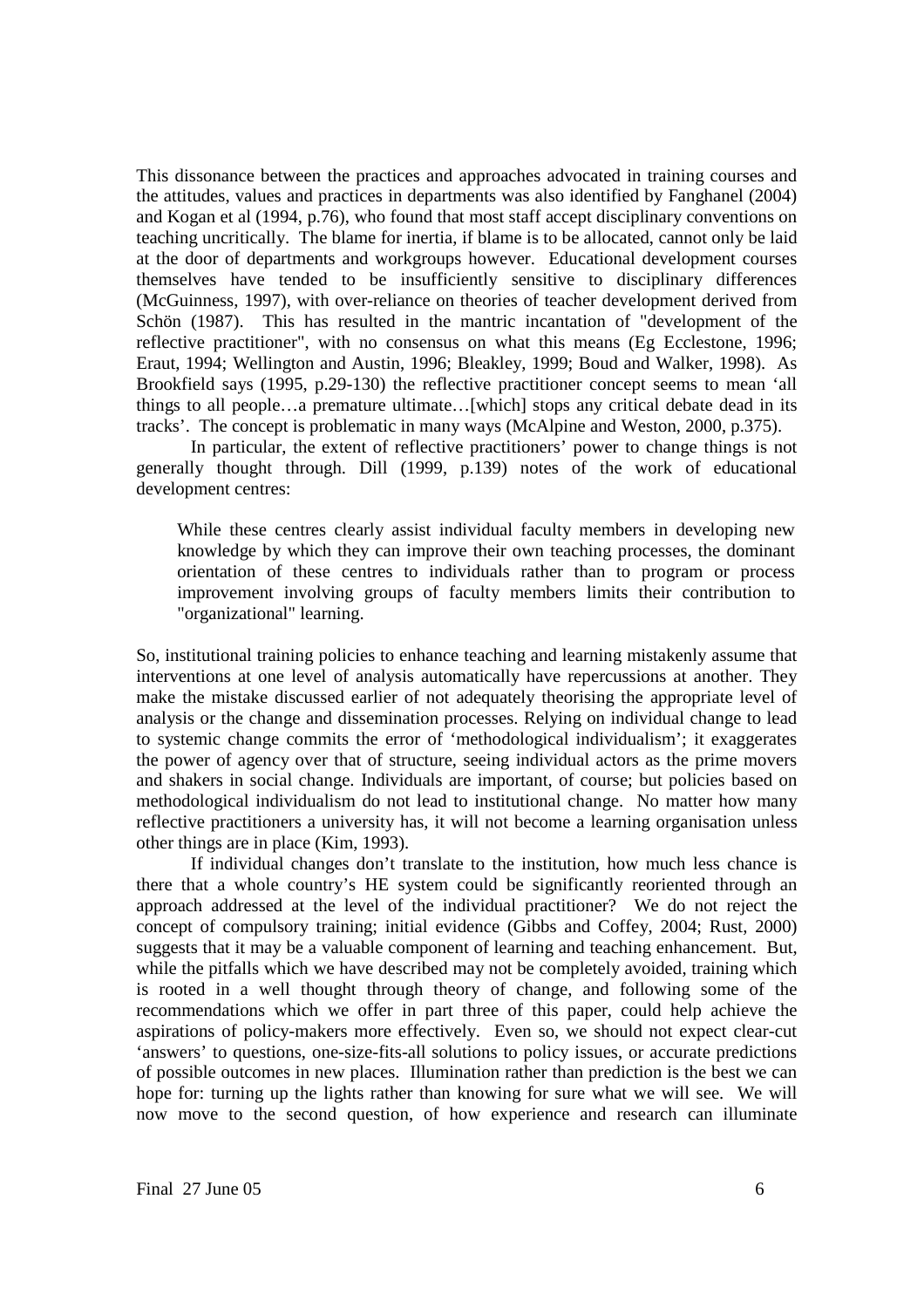implementation.

*What can experience and empirical research teach us about the likely implementation process of compulsory training?* 

#### **Lessons from the Experience of Implementation**

Common trends across HE systems in many countries (eg massification, market orientation, accountability) have led to interest in what appears to 'work' elsewhere (Bucklow and Clark, 2003, p 87), and this section recounts the implementation experience in Norway and, then, in the UK.

## *The Norwegian Implementation Experience*

Norway has a comparatively long experience of compulsory training<sup>4</sup>. Norway has 10 state-owned universities, with an advisory body called the National Council of Universities (NCU), "owned" by the universities themselves. Each type of institution (traditional or specialist) has a different educational development tradition. However, in 1988 the NCU decided that all appointed lecturers should undergo training to achieve "basic pedagogical competence", of about 100 hours (3-4 weeks).

 The policy ruled (Lycke, 1999a) that applicants' competency must be judged on both research and pedagogical qualifications, that new teachers without basic pedagogical competence must document such qualifications within two years, using laid-down evaluation criteria. There were clear gaps between these rules and the situation of universities, with no requirements for pedagogical expertise, nor its manifestation in selection or promotion processes.

 Each university subsequently developed its own training programme. The content of the course at the University of Oslo, for example, will be familiar to any educational developer: student learning and motivation; quality; teaching methods; assessment; laboratory teaching; small group teaching etc.

 The Norwegian experience of implementing compulsory training is interesting and informative. First, there was opposition to the NCU imposing rules about training. Second, institutional inertia meant implementation in all 10 universities took about five years. Third, the implementation trajectory was very mixed, with some faculties and departments acting immediately, while others dragged their feet. Fourth, course capacity was problematic, so in some institutions requirements were not implemented.

 Fifth, there remained issues about the value of training versus time invested. Sixth, different "stakeholders" took different views. Generally, reactions from "top teams" were positive, students felt reassured that teachers were required to achieve basic pedagogical competence, while, predictably, faculty members were divided. Most experienced lecturers tended to be negative, while younger lecturers were in favour of training in principle, but, in practice, lacked time. Following initial ambivalence, the lecturers' union now supports the initiative.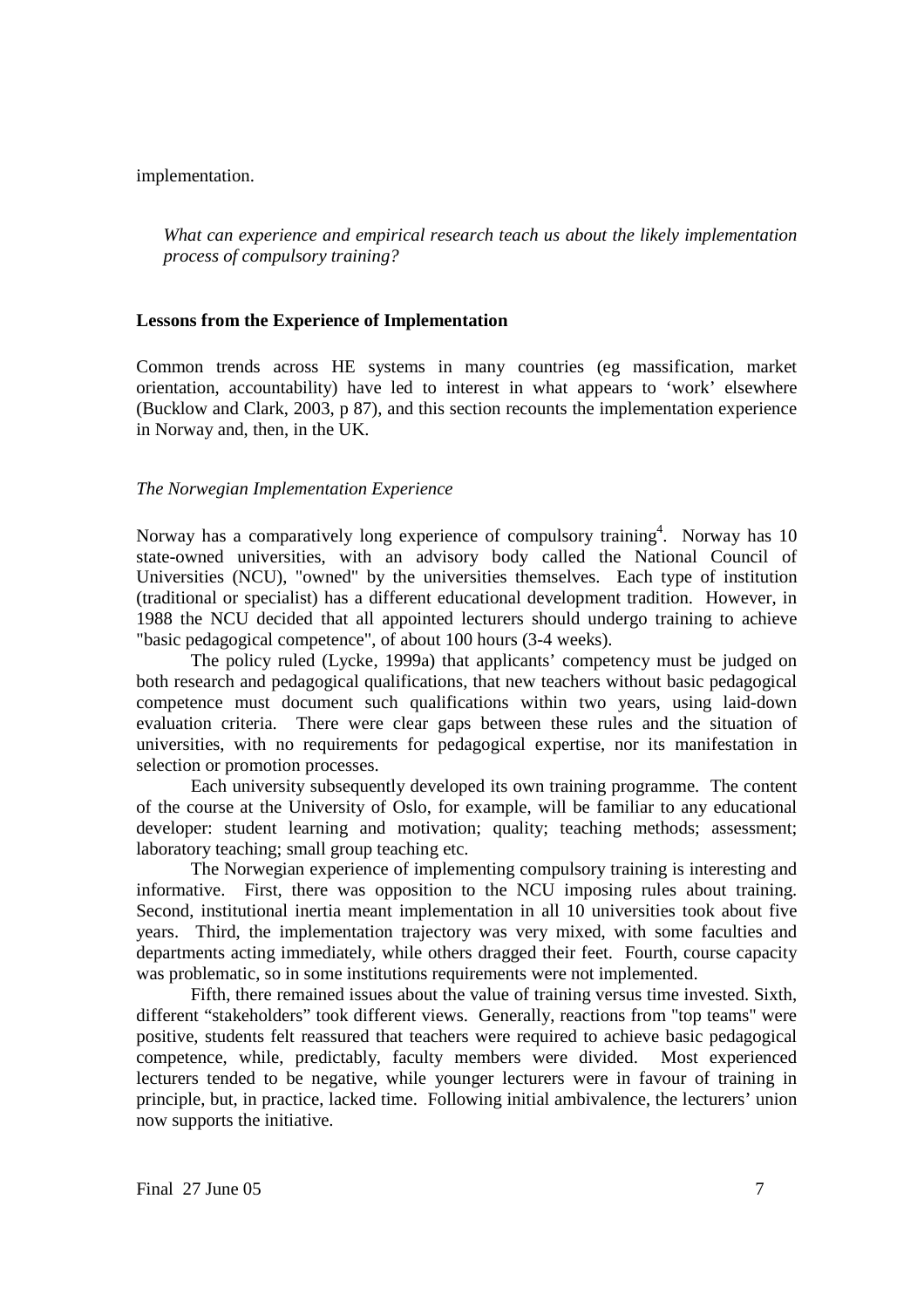The Norwegian experience provides interesting answers to the question of what experience tells us about implementing compulsory training. We observe the variety of responses from institutions and departments with diverse backgrounds and missions, and between different staff categories. We can also see that the change took several years to implement. What is lacking is evidence of wholesale cultural change, and the effects of compulsory training have been hard to measure. As Kirsten Lycke (1999a, p 13) says: "the quality of teaching is by itself a difficult animal to catch alive and to measure".

#### *The UK Implementation Experience*

Although less developed, the experience in the UK mirrors, in many ways, the Norwegian experience. Moves in the UK towards compulsory training have been slower, with three distinct phases towards compulsory training, and full implementation currently planned for 2006.

 Phase one followed the Dearing Committee recommendation that all permanent staff with teaching responsibilities should be trained on accredited programmes (NCIHE, 1997, Para 70). The model of professional body-type recognition with voluntary adherence, but strong recommendation, was positted (NCIHE, 1997, Section 14.29), although many institutions acted to gain accreditation quickly, assuming that staff training would become a performance indicator. Following consultations on accreditation arrangements, the Booth Committee, preparing the ground for the new accrediting body, the Institute for Learning and Teaching in Higher Education  $(LTHE)$ <sup>5</sup>, recommended a competence-based approach, specifying 24 teacher competences (CVCP, 1998). The response was uproar: 'competence' carries the negative connotations of low-level development of behavioural skills, not cognitive abilities. The UK experience with competence-based education had not been happy and hardly anyone in HE wanted that experience reproduced in compulsory training.

 Many people asked of the Booth proposals "What is distinctively 'higher education' about the proposed higher education teaching competences?" "What is the nature of professionalism?" "What is the status of subject disciplines in this?" "Whose account of competences are these?" "Why these competences and not others?" "How can they be appropriately measured, and by whom?" This reflects the initial response to compulsory training policy in Norway and questions about its legitimacy. In phase two of implementation, these competence-based proposals were withdrawn, and the Booth Committee adopted the existing Staff and Educational Development Association guidelines for course accreditation (SEDA, 1992), which were eventually adopted by the ILTHE and broadly used in most training courses until now.

 Following the Cooke Report, which stated that the ILTHE had "not yet made a strategic breakthrough in all parts of the sector" in professionalizing teaching and learning, partly due to not being "recognised and owned by institutions and others in the sector" (TQEC, 2003, Para 9), the accrediting body was merged with other agencies into the Higher Education Academy. The aim was that "from 2006 all new teaching staff should obtain a teaching qualification that incorporates agreed professional teaching standards" (TQEC, 2003). The third stage was consultation on a framework for these teaching standards, which will underpin future requirements and provision.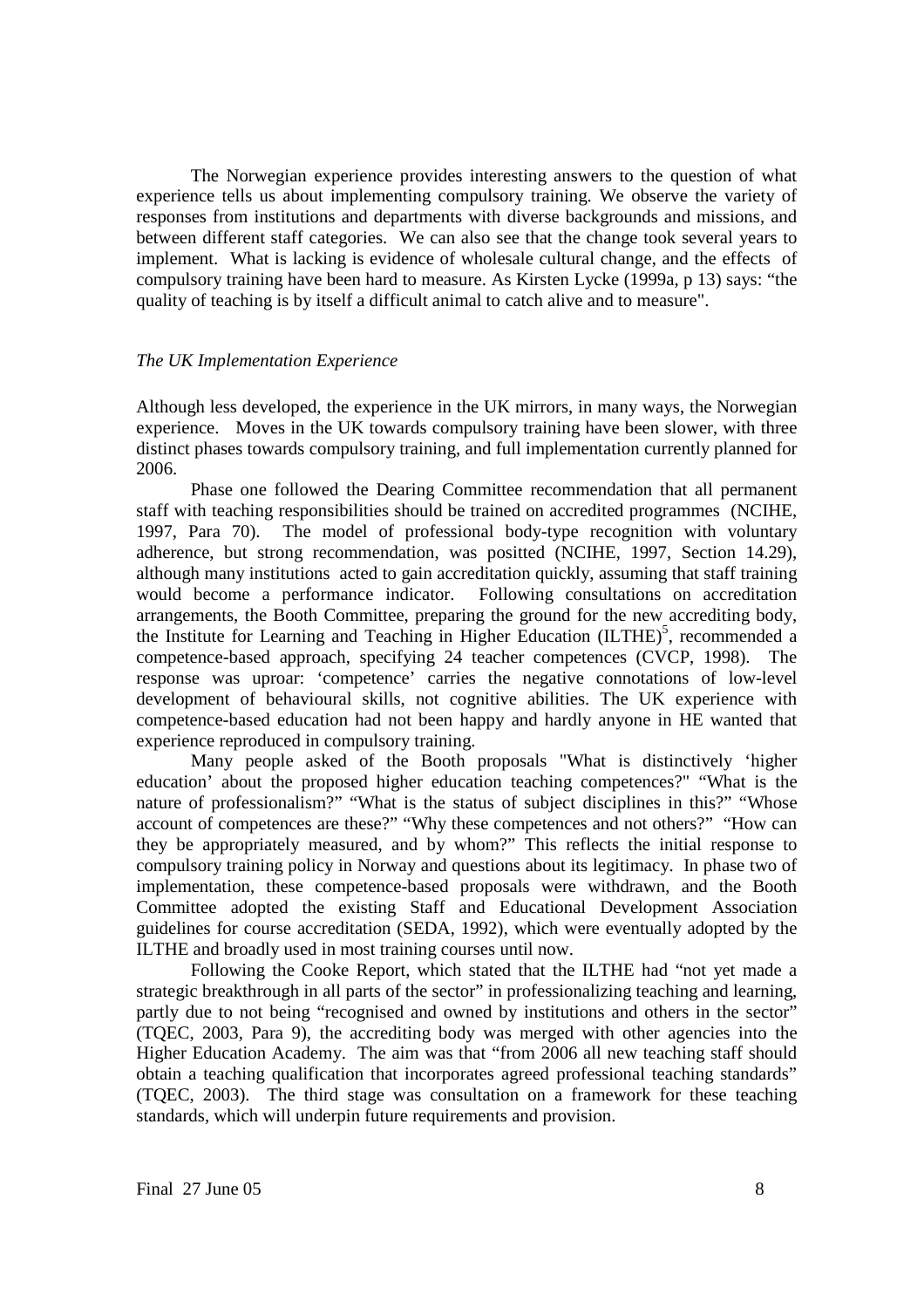The UK and Norwegian experiences tend to confirm what social practice theory tells us to expect: that members of the 'small and different worlds' (Clark, 1987, 1997) for whom the compulsory training initiative is relevant will receive, interpret and implement it in very different ways. This applies both to the process of implementation and the content of courses: for example, a recent survey of Scottish institutions revealed that accredited courses varied widely in approach, content, support mechanisms, assessment and delivery methods (Bamber et al, forthcoming).

## **Lessons from Empirical Research**

Bamber's study (2002, 2005) of the reception of the proposal that *new* lecturers be teacher trained confirms this pattern. Her questionnaire survey of educational developers in 93 UK HE institutions found that:

- More prestigious universities lacked management cultures and practices to consistently implement such a proposal.
- Leaders of HEIs were generally positive about the proposal, as in Norway, but this support was often rhetorical, rather than real or resourced. More prestigious universities tended not to prioritise the initiative, focusing on research more than teaching.
- Heads of Department (HoDs) were often more circumspect than 'top teams', but there was, again, great diversity, with some for, some against, and others lukewarm towards training. This was because HoDs balance different priorities and try to help their department 'win' in a number of competing games. Again, the diversity of departmental response mirrors the Norwegian experience.
- HoDs have the power to hamper policy change and, despite the increasing influence of external and institutional forces, the department is an important factor:
- New academic staff themselves were similarly mixed, although generally positive. But time pressures moderated the translation of this into enthusiastic participation in courses, like in Norway.

Bamber concludes that:

The devil is in the detail…rather than uniformity of provision, the diversity of values and purposes in different types of institution is reflected in a diversity of attitudes and approaches to training: the size of the course, and the levels of support among senior managers, heads of department and among new lecturers themselves. (2002, p.433)

This is very significant for the implementation process. To reiterate our earlier points, the main problem is that individual teachers have limited "elbow-room" to make changes in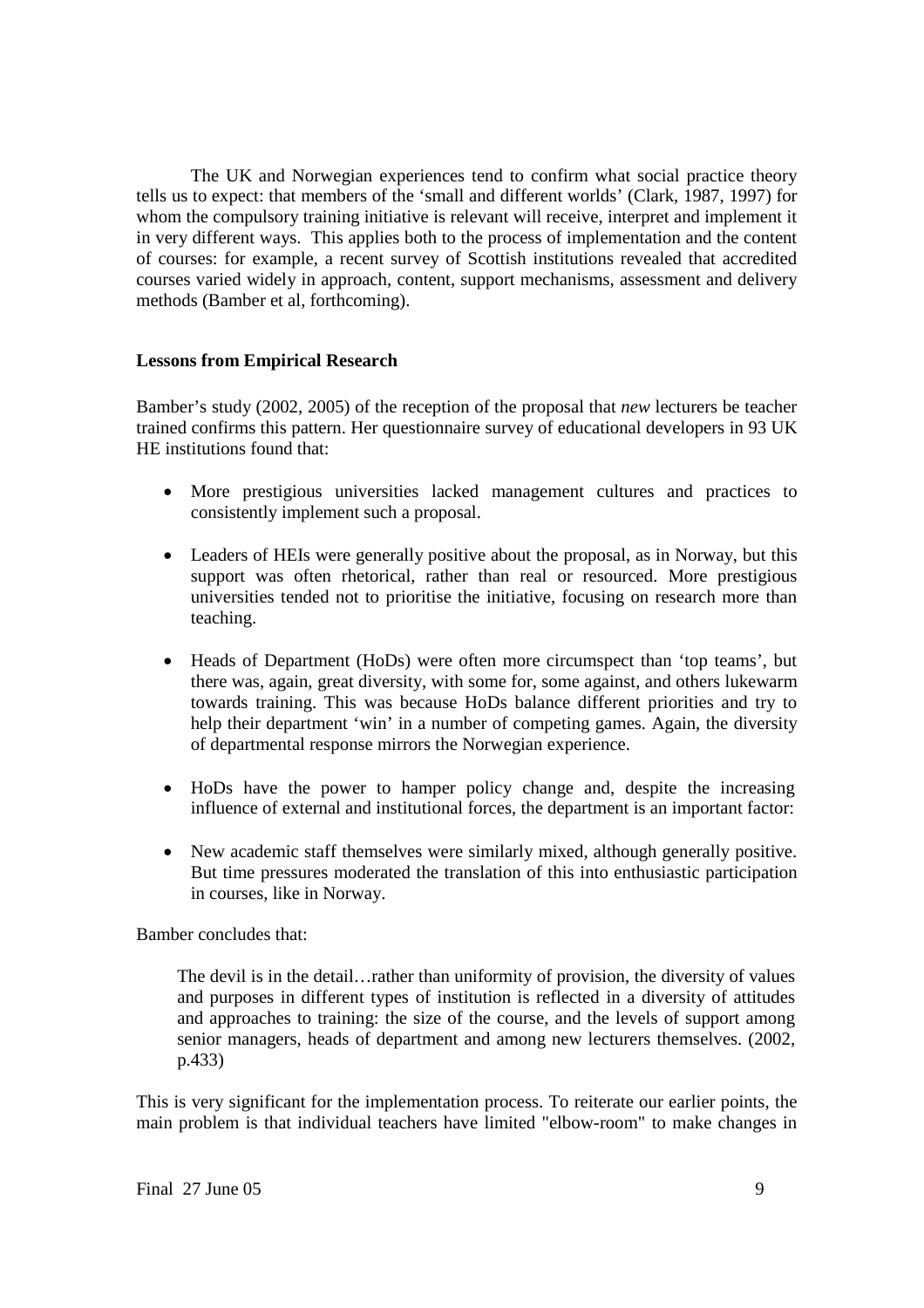their teaching. The departmental, disciplinary and institutional context constrains practices, creating inertia and acting as a refractive prism which bends the light of policy and so shapes the effects of such courses, and how they are understood, implemented and practised. The detail of provision needs to vary from place to place, and to be congruent with what is already there (Healey and Jenkins, 2003).

 Research on other types of policy implementation confirm these findings. For example, in their school-based research Reynolds and Saunders (1987, p.44) found that policies made their way up and down an Implementation Staircase, as the receivers of policy adapted it according to their own context. An 'implementation gap' (Lingard and Garrick, 1997) between policy intentions and outcomes is inevitable, and it is unlikely that 'target groups can be counted on to act as if they are subject to no other influences than the policy itself' (Kogan *et al*, 2000, p.29).

 We now turn, then, to the change principles that may assist in moving towards compulsory training.

# **What Guiding Principles About Change Processes Should We Take Into Account in Planning compulsory training?**

The argument is not that we should reject compulsory training, merely that if it is to have any hope of achieving the aspirations of policy-makers it needs to be supplemented, in a joined-up way, with other resources, structures and processes, including:

- The need for a *learning architecture* within universities (Dill, 1999), with institutional mechanisms for systematic and effective processes of review, for identifying and spreading preferred practices, for benchmarking, for transferring knowledgeability, and for experimentation. Capturing knowledgeability, expanding it and reflecting on it are the key functions of a learning architecture. It is important to remember that 'knowing' in institutions lies not just in people's heads, but in the tools they use: in assessment proformas, operating procedures, committee structures, policies and codes of practice and unreflective daily practices (Hutchins, 1995).
- The need to sustain *enhancement cultures* within university departments and workgroups. The best architecture can lead to changes in attitudes and recurrent practices, but a culture of enhancement can 'close the loop' of review and practice, linking knowing and the enhancement of practices. This requires workgroups to reflect on their recurrent practices, implicit theories, tacit assumptions and conventions of appropriateness, and to engage in a struggle to change them if necessary. The most effective approach is to focus on *solving problems* – what they are, how they arose, how they have been tackled so far, and how to reshape practices to address them.
- The need to align a range of institutional policies with clearly identified priorities. Universities have to play several different games with different goals and rules: the research game, the income-generation game, the quality game, the teaching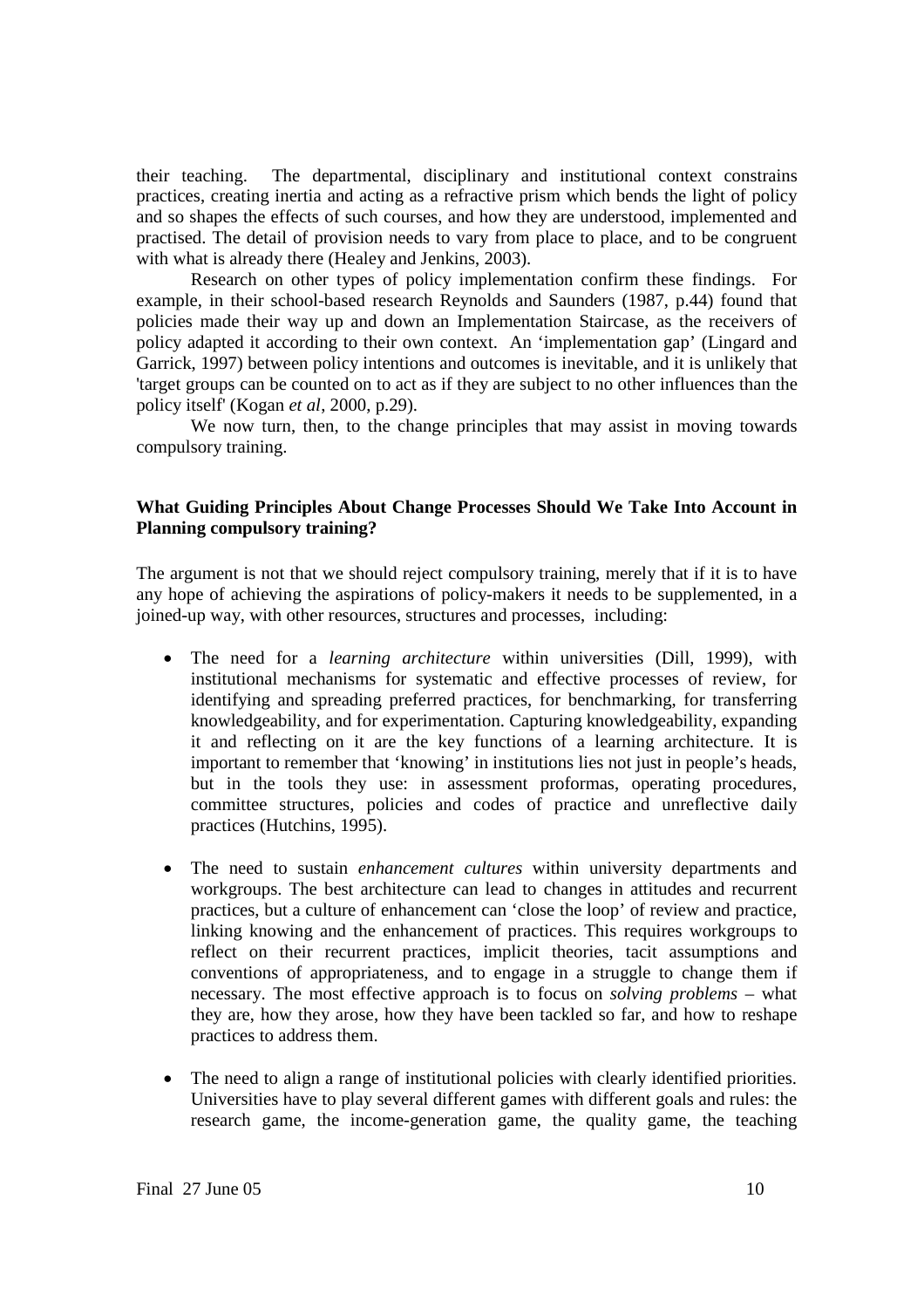game… If enhancing teaching is a priority, then (for example) policies regarding appointment and promotion should reflect this. Experience at the University of Sydney suggests that congruence between policies and processes is important (Prosser and Barrie, 2003, p 201).

• And, obviously, the need to provide appropriate resources. As Cerych and Sabatier (1986) reminded us in their now-classic study, without sufficient resources great expectations are rewarded with mixed performance.

The efforts of educational developers, in other words, must be based on our skills as change agents, so that we can influence the environment within which compulsory training is delivered, not simply run the courses themselves. Otherwise, opposition to educational development and resistance to change (Jackson, 1997, p.98) can sink the considerable effort involved in such initiatives in this "precarious business" of academic development (Gibbs and Coffey, 2000, p.39). We now offer some guidance on how educational developers can influence the policy-making process, and improve policy implementation:

# *For Policy-Making*

- Spell out the policy intentions. Those on the ground often impute intentions and motivations that were never there. Even if these projected intentions are not 'real', their effects are.
- Innovations that spread and are successful are usually 'domesticated', i.e. shaped to the local context, its practices and discourse. So, give clear guidance to your institution, but leave space locally for departments to influence the shape of provision. Engage in real dialogue with stakeholders about the purposes of proposed changes, and how they can be shaped for their context. Expect a variety of outcomes in different departments, but don't fold under pressure – senior management support helps here.
- Decide how to introduce educational development policies amongst the array of other, incongruent, policies, such as those relating to research enhancement. Policy paradoxes in higher education are common, and produce unintended consequences and large gaps between intentions and outcomes.
- Plan systemically, not just individually: think about changing systems and structures with the goal of developing learning architectures with enhancement cultures, not just about individual academic teachers. Enhancing teaching and learning requires joined-up initiatives, and resources to support policy. Use your university Learning and Teaching Strategy as a 'lever'.
- Have a good, well-developed and appropriate theory of change and put it into practice. Amend it if outcomes suggest it isn't working as hoped. If the focus is student learning (as at the University of Sydney), then work for policies and practices with that focus.
- Dissemination won't happen of its own accord unless there is significant and evident 'profitability' in the policy for 'stakeholders', especially academic staff. Put rewards in place.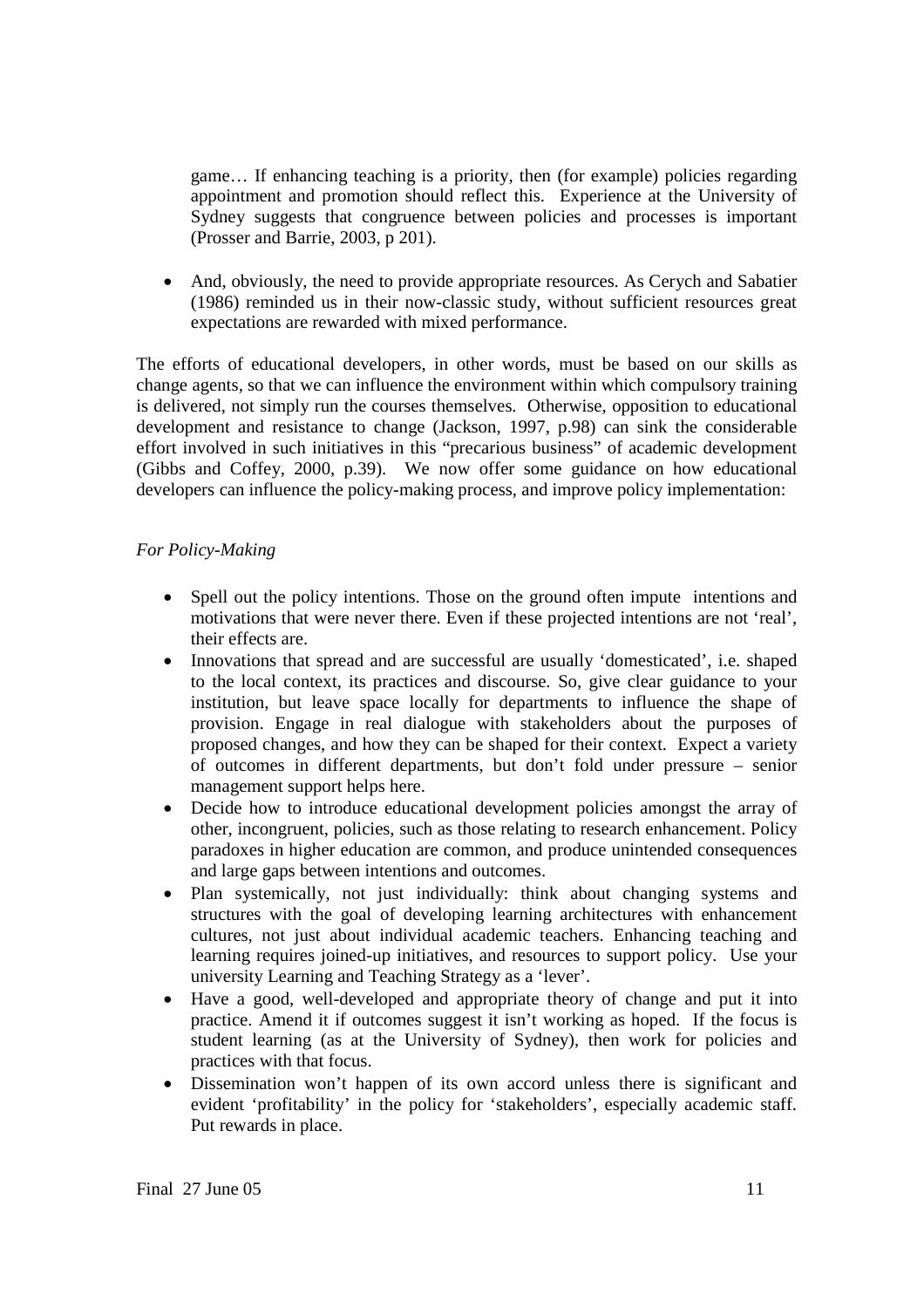## *For Policy Implementation*

- Keep institutional leaders really engaged with the policy, and willing to devote resources: support needs to be more than rhetorical, although genuine moral support is important.
- Find and work with good practice on the ground. Avoid any hint of a deficit model, including discursively. For example, use the word 'enhancement' rather than 'development', and avoid the word 'competence' altogether.
- Don't expect rapid change: there are many forces for inertia, resistance and reconstruction. These also mean that outcomes will not be exactly as expected, and that they will vary in different locations across the system. Significant change takes three to five years to develop and embed (Trowler et al, 2002).
- Remember that the real meaning and picture of compulsory training develops as it is played out in practice – we can try to imagine its size, shape and character, but what it really means will only become evident as it takes shape: the path forms itself in being walked (Machado, 2003).

# **Conclusion**

It is clear from the above discussion that policy on compulsory training can only have a chance of 'success' if, first of all, the goals of the policy and therefore the criteria for success are clarified in the minds of policy-makers, and there is some agreement about that among educational developers and others involved in its implementation. Currently there are too many goals for the policy, and they are shifting. But even with clear and stable goals it is apparent that we do not have the evidence to estimate the chance of success. Experience and empirical research can shed considerable light on the issues that are likely to arise in the implementation process, and those involved would do well to draw on the resources already available to illuminate the scene so that they do not fall into the traps that lie ahead. This paper has attempted to contribute to this project, and to demonstrate the importance of cultures and structures in the implementation process. But more research-based resources are necessary: there needs to be more evidence about the effects of compulsory teacher training courses: effects on the practices and conceptions of trainees; effects on their learners and learning; and long-term effects on institutional climates and cultures. The danger in thinking about compulsory *teacher* training is in thinking only about the teacher rather than also about his or her students, their learning, and the institutional and HE system context in which the teacher is operating. Widespread learning and teaching enhancements will occur only if institutions develop learning architectures and enhancement cultures. As the TQEC Report (2003: Para 1.10) stated, a "systematic and integrated strategy" is needed if "a culture of continuous improvement and professional development" is to be supported. There is a challenge ahead for all concerned with this policy, and perhaps most of all for educational developers charged with implementing it within institutions. As an educational developer in the Bamber (2002) survey recommended: "buy a tin hat and claim it from expenses!"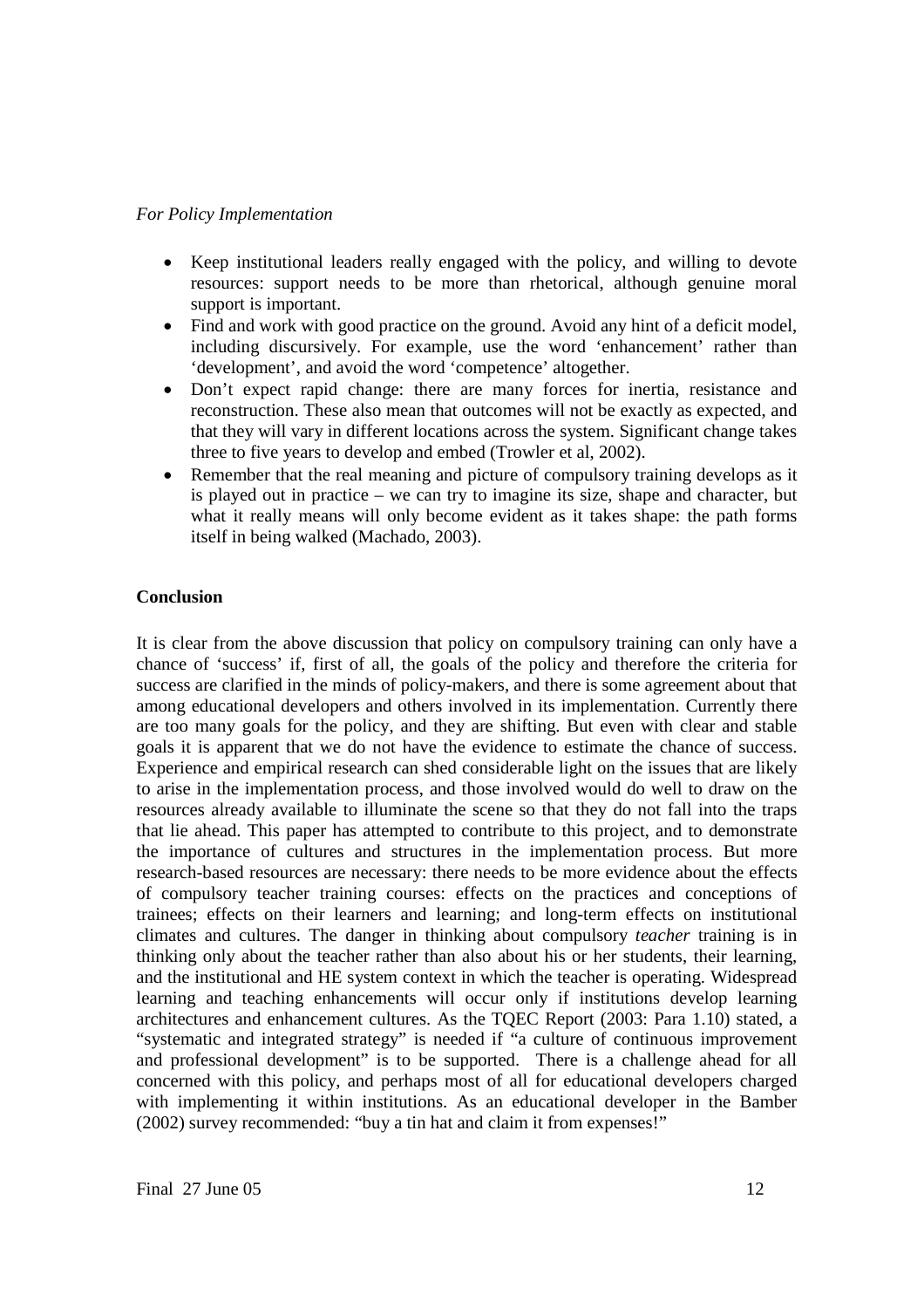#### *Acknowledgements*

We are grateful to Paul Ashwin, Asa Lindberg-Sand and Kirsten Lycke for comments on a draft of this paper.

#### *References*

- Ball, S. J. (1994) *Education reform: a critical and post-structural approach*. Buckingham: Open University Press.
- Ball, S J (1998) Big policies / small world: an introduction to international perspectives in education policy. *Comparative Education*, 34, 2, 119-130
- Bamber, V. (2002) To what extent has the Dearing policy recommendation on training new lecturers met acceptance? Where Dearing went that Robbins didn't dare. *Teacher Development: An International Journal of Teachers' Professional Development*, 6, 3, 433- 457.
- Bamber, V. (2005) *An exploration of the intersection between policy pronouncements and policy enactment, through the study of lecturer development programmes*. Unpublished PhD Thesis, Lancaster University.
- Bamber, V., Walsh, L., Juwah, C. and Ross, D. (forthcoming) Diversity in new lecturer development programme: a case study of Scottish higher education institutions.
- Barrie, S. C. and Prosser, M. (2003) *An aligned, evidence-based approach to quality assurance for teaching and learning*. Paper presented at the Australian Universities Quality Forum, Adelaide, June 13-15.
- Biggs, J. (1989) Approaches to the enhancement of tertiary teaching. *Higher Education Research and Development*, 8, 1, 7-25.
- Biggs, J. (1999) *Teaching for quality learning at university*. Buckingham: SRHE/Open University Press.
- Bleakley, A. (1999) From reflective practice to holistic reflexivity. *Studies in Higher Education*, 24, 3, 315-330.
- Boud, D. and Walker, D. (1998) Promoting reflection in professional courses: the challenge of context. *Studies in Higher Education*, 23, 2, 191-206.
- Bourner, T,. France, L., and Atkinson, A. (2003) Preparing and developing university teachers: an empirical study. *Higher Education Review*, 35, 3, 23-41.
- Brew, A. (2003) The future of research and scholarship in academic development. In H. Eggins and R. Macdonald (Eds) *The Scholarship of Academic Development.* Buckingham: SRHE/Open University Press.
- Brookfield, S. (1995) *Becoming a critically reflective teacher*. San Francisco: Jossey Bass.
- Bucklow, C. and Clark, P. (2003) A new approach to professionalizing teaching and accrediting training: The Institute for Learning and Teaching in Higher Education. In R. Blackwell and P. Blackmore, (Eds) *Towards Strategic Staff Development in Higher Education*. Berkshire, England: SRHE and Open University Press
- Cerych, L. and Sabatier, P. (1986) *Great Expectations and Mixed Performance*. London: Trentham.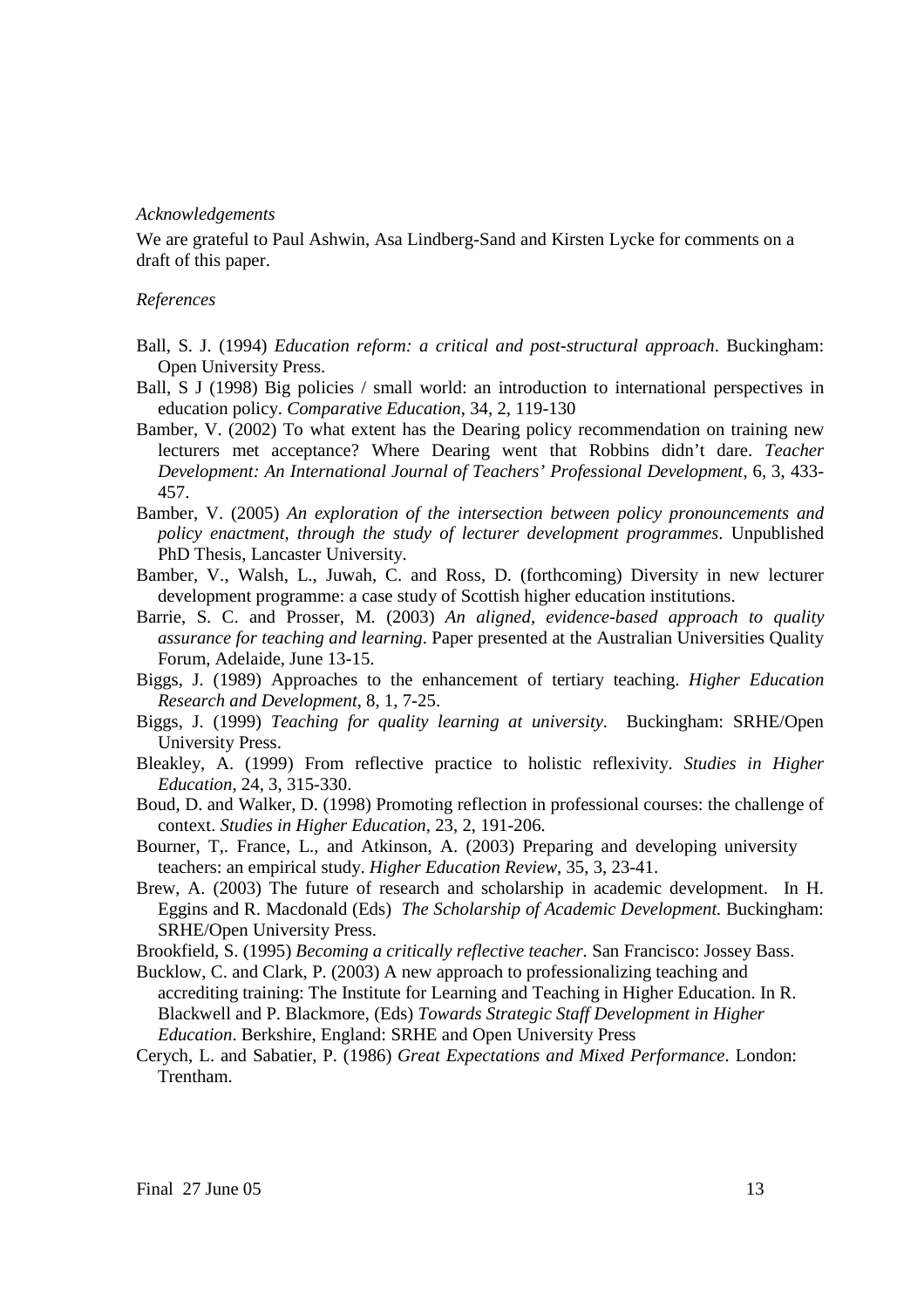- CHEMS Consulting (2003) Formative evaluation of the Teaching Quality Enhancement Fund**:** A report to the HEFCE and DEL**.** Retrieved 7.6.05 from http://www.hefce.ac.uk/pubs/rdreports/2003/rd04\_03/.
- Clark, B. (1987) *The academic life: small worlds, different worlds*. Princeton: The Carnegie Foundation for the Advancement of Teaching.
- Clark, B. (1997) Small worlds, different worlds: the uniqueness and troubles of American academic professions. *Daedalus*, 126, 4, 21-42.
- Coffey, M. and Gibbs, G. (2000) Can academics benefit from training? Some preliminary evidence. *Teaching in Higher Education*, 5, 3, 385-389.
- Coffey, M. and Gibbs, G. (2001) *Repertoire of methods* (unpublished paper)
- Committee of Vice-Chancellors and Principals (CVCP) (1998) *Accreditation and teaching in higher education: consultation paper.* 1/98/13
- Cox, M.D. (1995) The development of new and junior faculty. In Wright, W.A. and Associates (Eds) *Teaching improvement practices: successful strategies for higher education*. Boston, MA: Anker.
- Dill, D. (1999) Academic accountability and university adaptation: the architecture of an academic learning organization. *Higher Education,* 38, 2, 127-154.
- Dunkin M.J. and Precians, R.P. (1992) Award-winning university teachers' concepts of teaching. *Higher Education*, 24, 483-502
- Ecclestone**,** K. (1996) The reflective practitioner: mantra or a model for emancipation? *Studies in the Education of Adults*. 28, 2, 146-161.
- Elton, L. (1993) University teaching: a professional model for quality. In R. Ellis (Ed) *Quality assurance for university teaching*, Guildford: SRHE & Open University Press.
- Eraut, M. (1994) *Developing professional knowledge and competence*. London: Falmer Press.
- Evans, N (2002) *The Institute for Learning and Teaching in Higher Education: institutions, academics and the assessment of prior experiential learning*. London and New York: RoutledgeFalmer
- Fanghanel, J. (2004) Dissonance in university teacher education environments. *Studies in Higher Education*, 29, 5, 575-590.
- Gibbs, G. (1995) Changing lecturer's conceptions of teaching and learning through action research. In A. Brew (Ed) *Directions in staff development* (pp.21-35). Buckingham: SRHE/Open University Press.
- Gibbs, G. (2003) Researching the training of university teachers: conceptual frameworks and research tools. In H. Eggins and R. Macdonald (Eds.) *The Scholarship of Academic Development.* Buckingham: SRHE and Open University Press.
- Gibbs, G. and Coffey, M. (2000) Training to teach in higher education: a research agenda. Retrieved 27.6.05 from:

http://www.triangle.co.uk/pdf/viewpdf.asp?j=tde&vol=4&issue=1&year=2000&article=Gi bbs TDEV 4 1&id=194.80.32.10

- Gibbs, G. and Coffey, M. (2004) The impact of training of university teachers on their teaching skills, their approach to teaching and the approach to learning of their students. *Active Learning in Higher Education*, 5, 1, 87-100.
- Healey, M. and Jenkins, A. (2003) Discipline-based educational development, in R. MacDonald and H. Eggins (Eds.) *The Scholarship of Academic Development.* Buckingham: SRHE/Open University Press.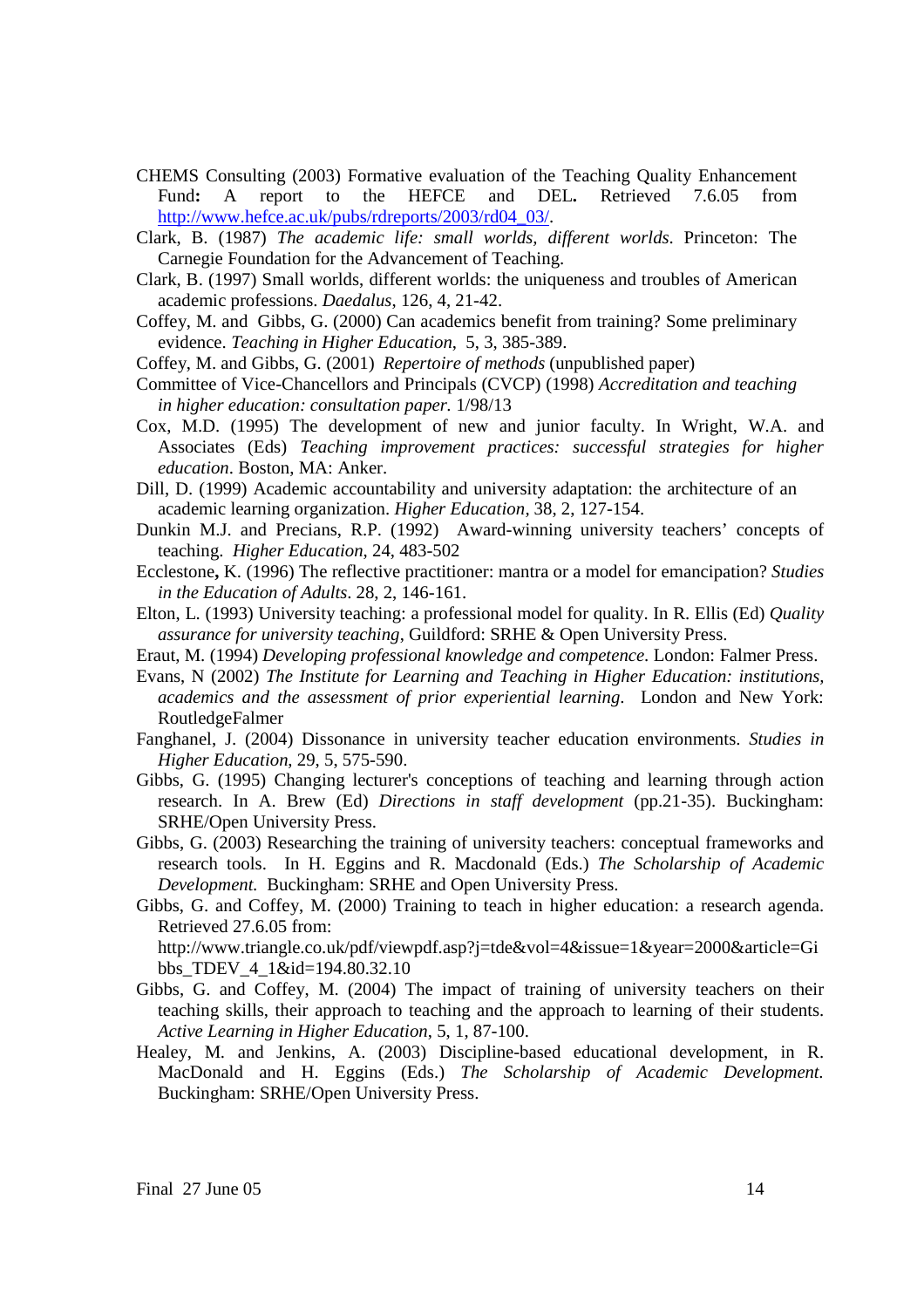- Higher Education Funding Council for England (HEFCE) (1998) 98/40: *Learning and teaching: strategy and funding proposals*. Retrieved 24.1.04 from http://www.hefce.ac.uk/Pubs/hefce/1998/98\_40.htm.
- Higher Education Funding Council for England (HEFCE) (2003) *Strategic plan 2003- 2008.* Retrieved 25.10.04 from http://www.hefce.ac.uk/Pubs/hefce/2003/03\_35.htm.
- Ho, A. Watkins, D. Kelly, M. (2001) The conceptual change approach to improving teaching and learning: An evaluation of a Hong Kong staff development programme. *Higher Education*, 42, 143–169.
- Hutchins, E. (1995) How a cockpit remembers its speeds. *Cognitive Science*, 19, 265-288.
- Jackson, B. (1997) Managing to Help teachers change: an agenda for academic managers. In S. Armstrong, G. Thompson, and S. Brown (Eds.) *Facing up to radical changes in universities and colleges.* London: Kogan Page and SEDA
- Kember, D. and Kwan, K.P. (2000) Lecturers' approaches to their teaching and their relationship to conceptions of good teaching. *Instructional Science*, 28: 469-490
- Kim, D. H. (1993) The link between individual and organizational learning. *Sloan Management Review,* 35, 1, 37-50.
- Kogan, M. (1978) *The politics of educational change*. Manchester: Manchester U.P.
- Kogan, M., Moses, I. and El-Khawas, E. (1994) *Staffing higher education: meeting new challenges*. London: Jessica Kingsley Publishers.
- Kogan, M., Bauer, M., Bleiklie, I., and Henkel, M. (2000) *Transforming higher education: a comparative study*. London: Jessica Kingsley.
- Lingard, B. and Garrick, B. (1997) Producing and practising social justice policy in education: a policy trajectory study from Queensland, Australia. *International Studies in Sociology of Education*, 7, 2, 157-180.
- Lycke, K.H. (1998) *Faculty development activities in Norwegian universities*. Paper to the NFPF conference, Lahti, Finland.
- Lycke D. H. (1999a) *Compulsory educational training for university teachers in Norway. implementation and experiences*. Mimeo.
- Lycke D. H. (1999b) Faculty development: experiences and issues in a Norwegian perspective. *International Journal for Academic Development*. 4, 2, 124-133.
- McAlpine, L. and Weston, C. (2000) Reflection: issues related to improving professors' teaching and students' learning. *Instructional Science,* 28, 5-6, 363-385.
- McGuinness, C. (1997). What constitutes good learning and teaching in higher education? Views from staff development handbooks*. Psychology Teaching Review*, 6, 1, 14-22.
- Machado, A. (2003) *There is no road: proverbs by Antonio Machado*. New York: White Pine Press.
- Martin, E., Prosser, M., Trigwell, K., Ramsden, P. and Benjamin, J. (2000) What university teachers teach and how they teach it. *Instructional Science*. 28, 5-6, 387-412
- NCIHE (National Committee of Inquiry into Higher Education) (1997) *Higher Education in the Learning Society*. Committee chaired by Sir Ron Dearing. Retrieved 27.6.05 from http://www.leeds.ac.uk/educol/ncihe/.
- Prosser, M. and Barrie, C. (2003) Using a student-focused learning perspective to align academic development with institutional quality assurance. In R. Blackwell and P. Blackmore (Eds.) *Towards strategic staff development in higher education*. Berkshire, England: SRHE/Open University Press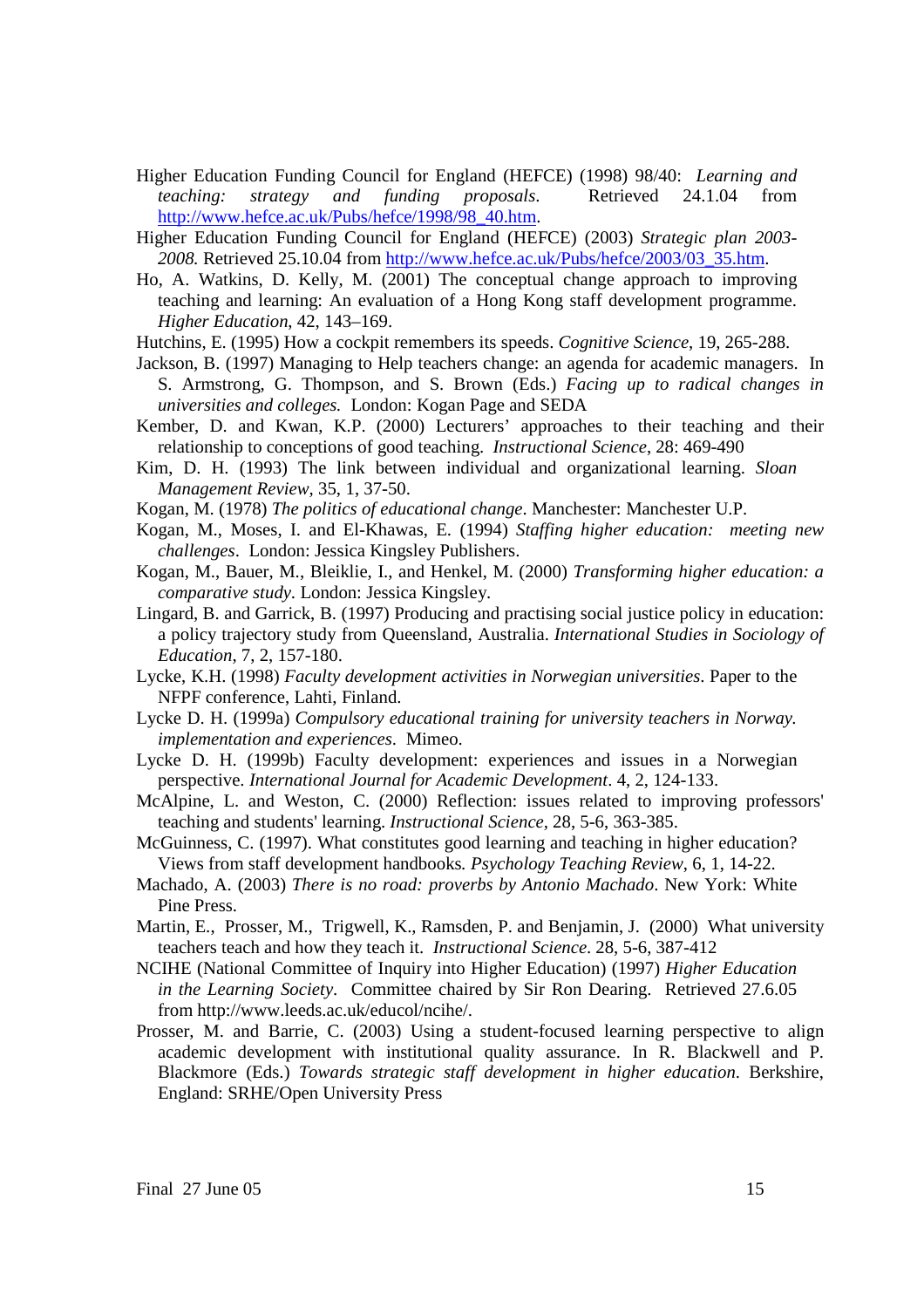- Radloff, A (2002) Learning to teach: changes in technical college teachers' beliefs about learning and teaching over a two-year teacher education programme. In P. Hativa and P. Goodyear (Eds.) *Teacher Thinking, Beliefs and Knowledge in Higher Education*. Dortrecht: Kluwer Academic Publishers.
- Ramsden, P. (1992) *Learning to teach in higher education*. London: Routledge.
- Reynolds, J. and Saunders, M. (1987) Teacher responses to curriculum policy: beyond the 'delivery' metaphor. In J. Calderhead (Ed.) *Exploring Teachers' Thinking* (195-214). London: Cassell Education.
- Rust, C. (1998) The impact of educational development workshops on teachers' practice. *The International Journal for Academic Development*, 3, 1, 72-80.
- Rust, C. (2000) Do initial training courses have an impact on university teaching? The evidence from two evaluative studies of one course. *Innovations in Education and Training International*, 37, 3, 254-261.
- Schön, D.A. (1987). *Educating the reflective practitioner*. San Francisco: Jossey-Bass.
- Skelton, A. (2004) Understanding 'teaching excellence' in higher education: a critical evaluation of the National Teaching Fellowships Scheme**.** *Studies in Higher Education*, 29, 4, 451-468.
- Staff and Educational Development Association (SEDA) (1992) Retrieved 8.10.04 from http://www.seda.ac.uk/accred/teacher/teacher\_accreditation.htm.
- Stefani, L. and Elton, L. (2002) Continuing professional development of academic teachers through self-initiated learning. *Assessment and Evaluation in Higher Education,* 27, 2, 117-129.
- Teaching Quality Enhancement Committee (TQEC) (2003): *Final Report of the TQEC on the Future Needs and Support for Quality Enhancement of Learning and Teaching in Higher Education*. HEFCE/UUK/SCOP (The Cooke Report). Retrieved 25.10.04 from http://www.hefce.ac.uk/learning/tqec/final.htm.
- Trigwell, K. (1995) Increasing faculty understanding of teaching. In W. A. Wright (Ed.) *Teaching improvement practices: successful faculty development strategies*. New York: Anker.
- Trigwell, K. and Prosser, M. (1996) Changing approaches to teaching: a relational perspective. *Studies in Higher Education*. 21, 3, 275-284.
- Trigwell K., Prosser, M. and Waterhouse, F. (1999) Relations between teachers' approaches to teaching and students' approaches to learning. *Higher Education.* 37, 57-70.
- Trigwell, K., Martin, E., Benjamin, J. and Prosser, M. (2000) Scholarship of teaching: a model. H*igher Education Research and Development*, 19, 2, 155-168.
- Trowler, P. (forthcoming) The sociologies of teaching, learning and enhancement: improving practices in higher education. *Revista de Sociologia*, 75.
- Trowler, P. and Cooper, A. (2002) Teaching and learning regimes: implicit theories and recurrent practices in the enhancement of teaching and learning through educational development programmes. *Higher Education Research and Development*, 21, 3, 221- 240.
- Trowler, P. Saunders, M. and Knight, P. (2002) *Change thinking, change practices: a guide to change for heads of department, subject centres and others who work middleout.* Report for the Learning and Teaching Support Network, Generic Centre. Retrieved 27.6.05 from http://www.heacademy.ac.uk/921.htm.

Universities UK/SCOP/HEFCE/HEA (2004) Towards a framework of professional